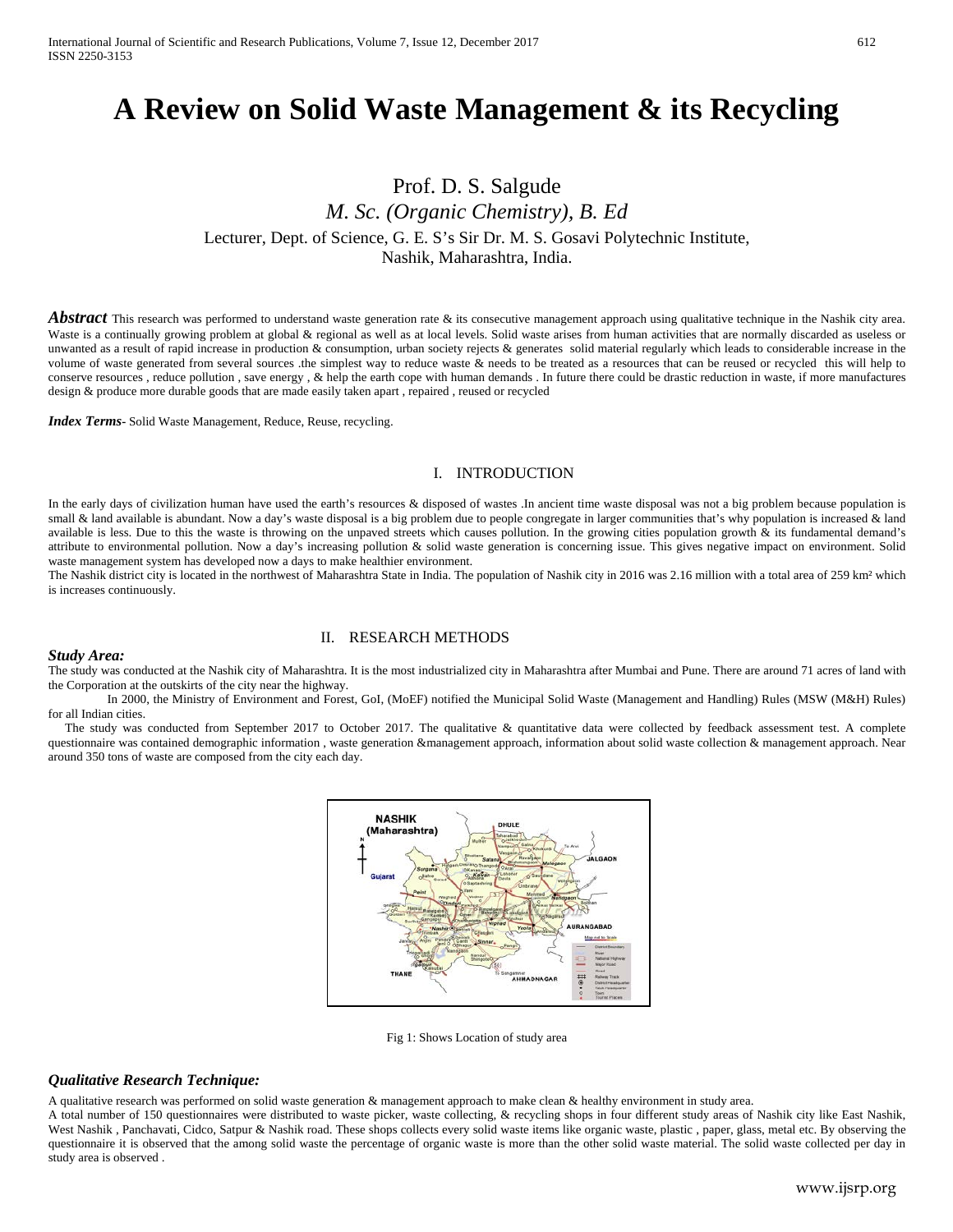| <b>SW/DAY</b> | <b>EAST</b><br><b>NASHIK</b> | <b>WEST</b><br><b>NASHIK</b> | <b>PANCHAV</b><br>ATI | <b>CIDCO</b> | <b>SATPUR</b> |
|---------------|------------------------------|------------------------------|-----------------------|--------------|---------------|
| Organic waste | 55%                          | 58%                          | 60%                   | 55%          | 59%           |
| Paper         | 28%                          | 30%                          | 28%                   | 26%          | 25%           |
| Plastic       | 7%                           | 8%                           | 7%                    | 12%          | 10%           |
| Glass         | 6%                           | 3%                           | 3%                    | 5%           | 4%            |
| Other         | 4%                           | 1%                           | 2%                    | 2%           | 2%            |

Table1: Division wise waste collection per day (2017)

Below figure shows the Graphical representation of solid waste of various divisions of Nashik city per day.



Graph 1: Solid waste generation per day

#### *Solid waste Management*:

#### *By Reduce, Reuse & Recycle in Nashik City:*

The all solid waste material like Glass paper , metal, organic solid ,construction debris are collected by Ghatagadi workers . Around 350 tones of waste are collected from the city every day. The municipal solid waste management treatment plant is situated at Pathardi, Nashik. There are around 71 acres of land with the corporation at the outskirt of the city. The corporation land can be used to expand operations when required to treat the most amount of waste & produce energy from it.The solid waste collected by Ghantagadi workers is transported to corporation area at Pathardi to reduce, recycle the waste. The solid waste is sorted first & then recycled by different process like Bio-methanization, inert processing, Windrow processing, Refuse Derived Fuel(RDF)Plant. The rejected, non-recyclable solid waste is passed to sanitary landfills.

# *Some other ideas to Reduce, Recycle*

# *& Reuse solid waste:*

**Organic solid waste**: Organic solid waste is split down naturally when exposed to micro-organisms heat, and oxygen. Recycling organic waste into a nutrient-rich, workable material is called composting. The material produced through composting can further be added to soil to enhance the fertility of the soil. By recycling the organic waste it helps to decrease the pollution and creates healthy environment.

Paper: Instead of using tissue papers that are made from trees, it is better to use handkerchiefs, we can reuse a piece of cloth by washing it again and again. We can also save paper that has print on only one side. This paper can be reused in different ways- for writing notes, drawing or coloring paper for Childs, useful for many unprofessional written purposes. If we avoid toilet paper rolls, that can be useful for many other purposes, like school or home art projects. They can also be used for starting seeds. Another paper saving fact is about tissue wrapping paper- Once it is used for wrapping any gift, it can be reused for wrapping another gift.

**Plastic**: Reprocessing and reuse of waste plastics have various advantages. 1. Reprocessing and reuse of waste plastics cause to a depletion of the use of natural materials and of the use of energy, hence also a depletion of carbon dioxide excretions. Monetarily, in some cases, plastics reprocessing may be profit making. 2. Depleting your dependence on pre-packing goods give up beverages that come in plastic bottle. Reuse plastic berry containers to store leftovers. 3. Carry with you old plastic bags to the any store instead of asking for new ones. we can reuse

empty containers of foods as seeding pots for plants. 4. We can also reused plastic bottles of water for hanging garden. It is said that "Prevention is always better than a cure". Therefore, **[waste prevention is always better than the waste generation](http://hummingbirdinternational.net/infographic-waste-prevention-or-waste-generation/#_blank)**. It not only keeps the environment healthy but also keeps the oceans clean.

Glass: The process of glass recycling involves the collection & sorting of glass by its colors. It is useful for the manufacturing of new glass containers. The raw glass material which cannot be recycled but crushed can be sent to landfills, it reduces the volume of waste. The colored pieces of glass can be used on the wall compound of house or any type of building. Doing this will provide good looking of the wall as well as protection from the outsider.

## III. CONCLUSION

This study was conducted to evaluate solid waste generation & recycling approach in Nashik city corporation area of Maharashtra. We need clean & green Smart city, for which to improve the waste pickup system in our city as well. Nashik is the one of the city in Maharashtra which has taken lead towards scientific management towards municipal solid waste in abundance of MSW rules 2000. The Nashik Municipal Corporation (NMC) has a challenge ahead to ensure proper collection & segregation of waste.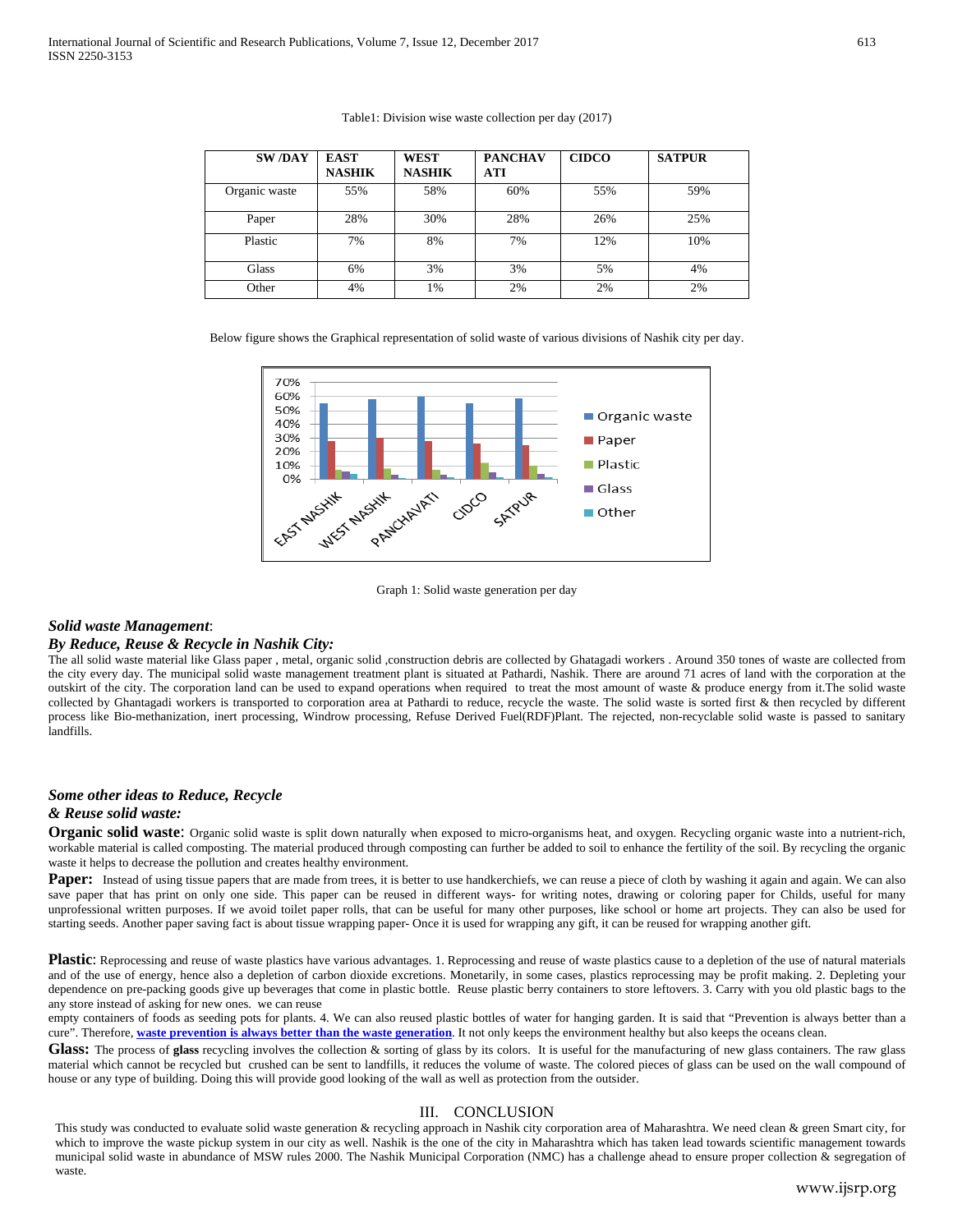Nashik was among the 20 cities in the country which were nominated for the award instituted by the first Smart Cities Council. Therefore, it is necessary to manage solid waste and recycle, reduce, & reuse the solid waste to make the city clean & make the environment healthy.

## ACKNOWLEDGMENT

I am thankful to all who guided me for completion of this research paper.

#### **REFERENCES**

- [1] Dr. Sanjeev Kr. Sinha; Dr. Rajeev Ranjan Sinha; Prof. Vikas Kr. Sinha; Anup Tiwari. Good practices regarding Solid waste management & Recycling. Md. Abdur Rakib, Md. Atiur ,(May 2014)
- [2] Rahman, Most. Shamema Akter, Mohammad Ali, Md. Emadul Huda, Md. A. H. Bhuiyan. An emerging city: Solid waste generation & Recycling Approch.(January 2014)
- [3] Nashikcorporation.in
- [4] [www.ijlera.com/papers/v1-i5/2.201608106.pdf](http://www.ijlera.com/papers/v1-i5/2.201608106.pdf)
- [5] <https://www.wikihow.com/Recycle-Biodegradable-waste>
- [6] http//saferenvironment.wordpress.com/2008/10/06/plastic-waste-reduse-reuse-recycle-of-plastics
- [7] hummingbirdinternational.net/reduce-reuse-recycle-wildlife-day/

#### AUTHOR

Author name: Prof. D.S. Salgude,

M.Sc. (Organic chemistry), B. Ed,

Lecturer, Dept. of Science, GES's Sir Dr. M. S. Gosavi Polytechnic Institute, Nashik.

E-mail: dhanusandeep88@gmail.com